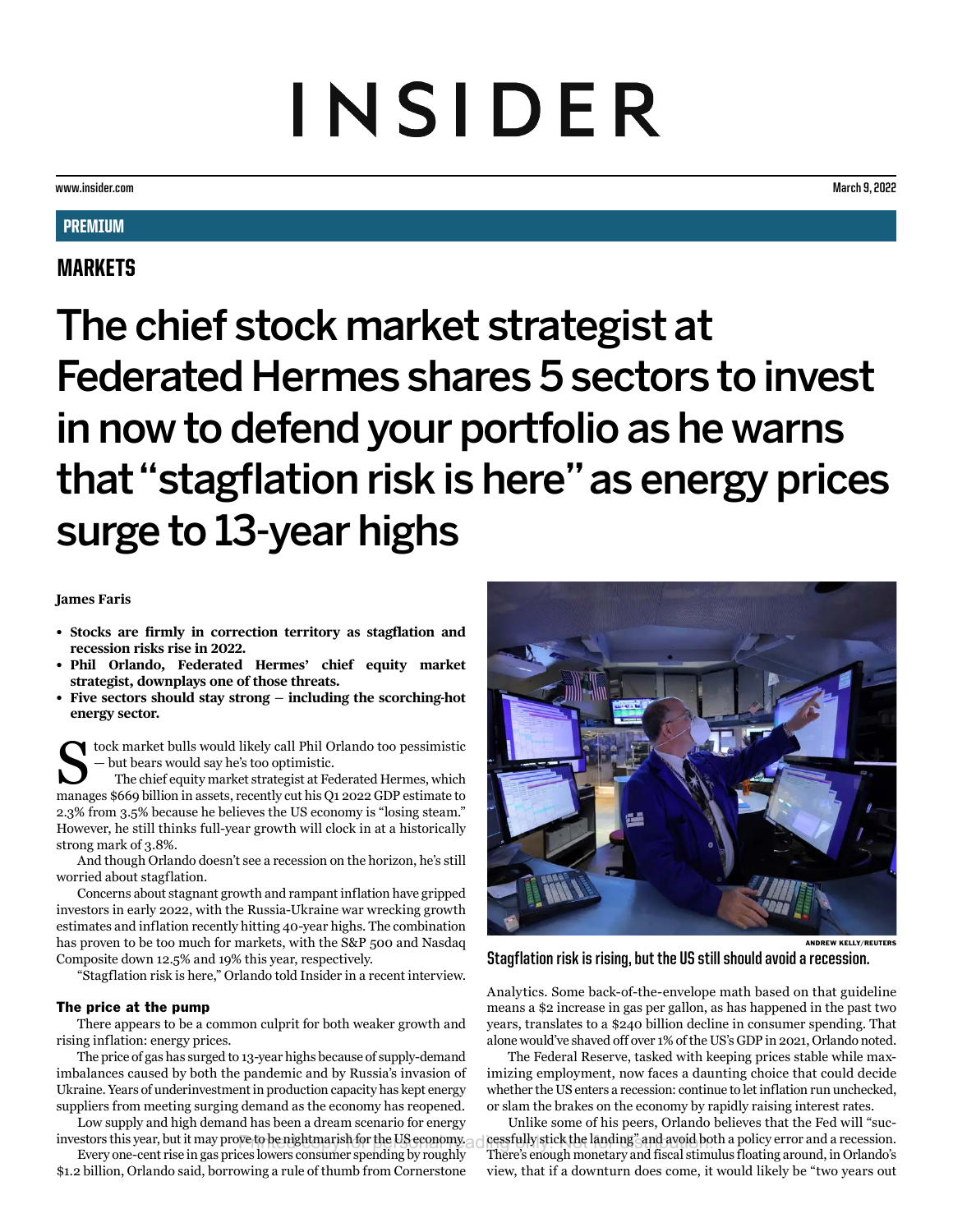rather than next week" — unless oil prices spike further to absurd levels like \$200 per barrel.

But the Federated Hermes strategy chief is still nervous.

"They're going to have to thread the needle here to get this right," Orlando said. "And this is the thing that I think concerns me the most: that somehow, they make a mistake."

Ideally, Fed chair Jerome Powell and company steer the US economy away from both runaway inflation and a recession, though that may be wishful thinking. When asked whether he'd rather see the Fed make an error by being overly dovish or too hawkish, Orlando said he wants the US central bank to make slowing inflation its top priority and be aggressive in doing so if necessary.

"If the Fed does not get their hands around the inflation genie and stuff it back in the bottle, we could be looking at an even bigger problem somewhere down the road, which might require an even more draconian, Volcker-esque policy response," Orlando said. "I think the Fed has to do the right thing here and get ahead of the curve as opposed to behind the curve."

#### Inflation investing strategy: Sectors to target

Stock market prognostication is an inexact science. Entering the year, Wall Street's top minds were unanimously bullish on energy. But no strategist could have predicted that, through the year's first 44 trading days, the sector would rise 37% while all of its peers would be stuck trading in the red.

And while Orlando expected an uptick in volatility in 2022, as his December 16 note attests, trading has been far rougher than his S&P 500 price target of 5,300 — tied for the Street high — would suggest.

Still, the market could turn an ugly start to the year around if the Fed threads the needle and the economy stays on track, as the strategy chief predicts.

The following five sectors are Orlando's best bets to invest in right now: **Energy, Financials, Industrials, Materials**, and **Healthcare**.

Energy, which Orlando said has been his favorite sector for the past year and a half, has dominated as supply-side issues have pushed oil and gas prices to new heights. In fact, the strategy chief wrote in a December 2020 note that oil would reach \$60 per barrel by late 2021 — a level it hit by March of this year. Unless the Russia-Ukraine war suddenly ends or demand drops off, Orlando said the trend of sky-high oil prices will continue. The energy sector is up 36.9% year-to-date.

A trio of economically sensitive sectors — financials, industrials, and materials — have had lackluster returns to start the year, which can be explained by investors beginning to price in a higher likelihood of a recession. However, those cyclical sectors should build off their middling performance if the US dodges a recession, as Orlando predicts. The financials sector is down 8.5% this year, while industrials are down 7.9% and materials are down 11.7%.

Healthcare stocks have outperformed the broader market, with the sector down retreating 7.8% in 2022. But healthcare stocks could bounce back because the world may not be "completely out of COVID woods just yet," Orlando said. Within the sector, the strategy chief is a fan of the biotechnology industry, even though those names have gotten slammed as interest rate expectations rise.

"Biotechnology stocks did well early in the cycle but really have underperformed later," Orlando said. "We're still believers that biotech is part of the solution here, and I think healthcare stocks should continue to work."